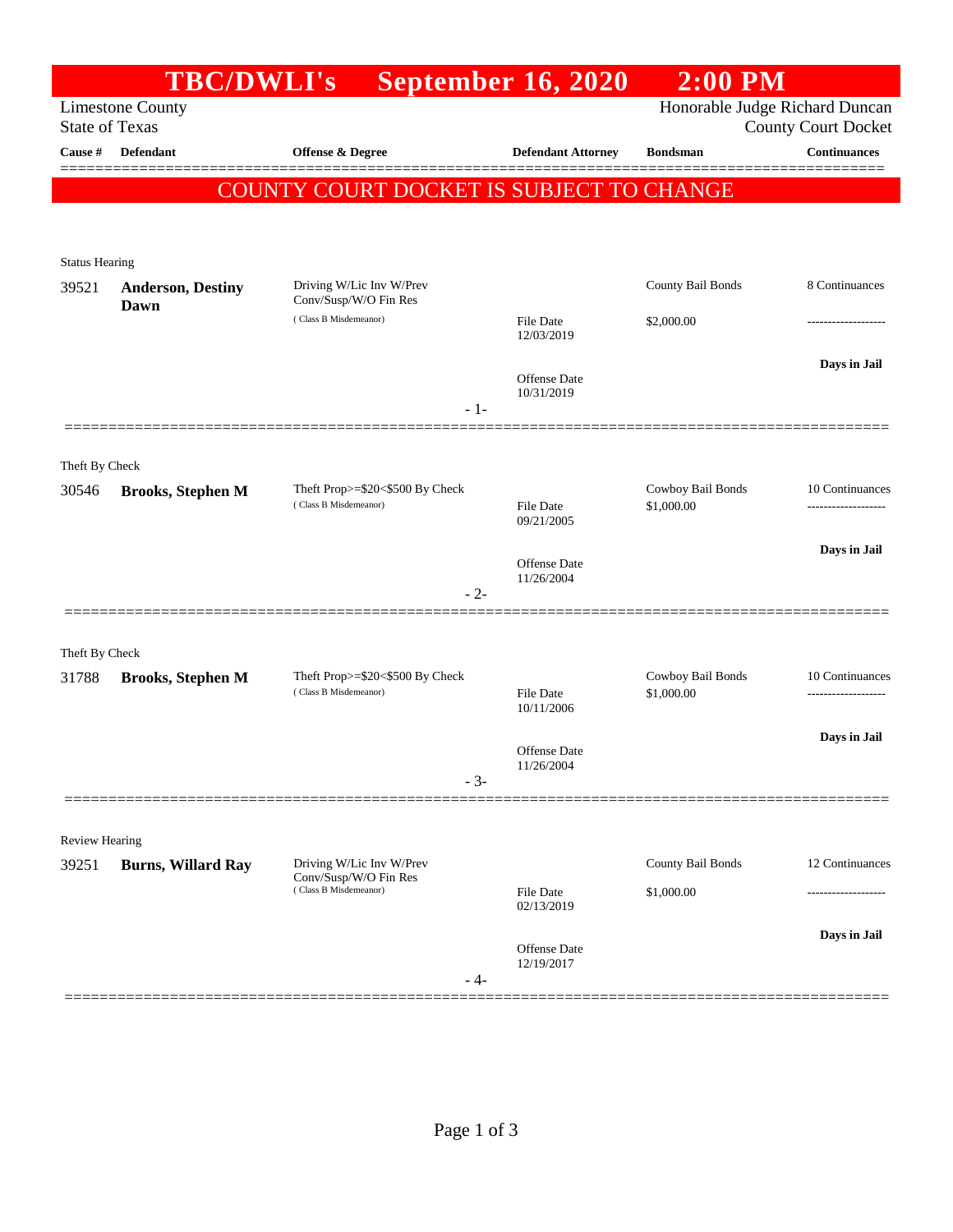|                                                  | <b>TBC/DWLI's</b>            |                                                            |       | <b>September 16, 2020</b>         | $2:00$ PM                                                    |                     |
|--------------------------------------------------|------------------------------|------------------------------------------------------------|-------|-----------------------------------|--------------------------------------------------------------|---------------------|
| <b>Limestone County</b><br><b>State of Texas</b> |                              |                                                            |       |                                   | Honorable Judge Richard Duncan<br><b>County Court Docket</b> |                     |
| Cause #                                          | <b>Defendant</b>             | <b>Offense &amp; Degree</b>                                |       | <b>Defendant Attorney</b>         | <b>Bondsman</b>                                              | <b>Continuances</b> |
|                                                  |                              | COUNTY COURT DOCKET IS SUBJECT TO CHANGE                   |       |                                   |                                                              |                     |
|                                                  |                              |                                                            |       |                                   |                                                              |                     |
|                                                  |                              |                                                            |       |                                   |                                                              |                     |
| Theft By Check                                   |                              |                                                            |       |                                   |                                                              |                     |
| 39484                                            | <b>Hall, Michael Anthony</b> | Theft Prop $>=$ \$750 $<$ \$2,500<br>(Class A Misdemeanor) |       | <b>File Date</b>                  | Freebird Bail Bonds<br>\$1,000.00                            | 10 Continuances     |
|                                                  |                              |                                                            |       | 10/01/2019                        |                                                              |                     |
|                                                  |                              |                                                            |       | Offense Date                      |                                                              | Days in Jail        |
|                                                  |                              |                                                            | $-5-$ | 12/03/2018                        |                                                              |                     |
|                                                  |                              |                                                            |       |                                   |                                                              |                     |
| Theft By Check                                   |                              |                                                            |       |                                   |                                                              |                     |
| 39485                                            | <b>Hall, Michael Anthony</b> | Theft Prop $>= $100 < $750$                                |       |                                   | Freebird Bail Bonds                                          | 10 Continuances     |
|                                                  |                              | (Class B Misdemeanor)                                      |       | <b>File Date</b><br>10/01/2019    | \$1,000.00                                                   |                     |
|                                                  |                              |                                                            |       |                                   |                                                              | Days in Jail        |
|                                                  |                              |                                                            |       | <b>Offense</b> Date<br>11/29/2018 |                                                              |                     |
|                                                  |                              |                                                            | - 6-  |                                   |                                                              |                     |
|                                                  |                              |                                                            |       |                                   |                                                              |                     |
| <b>Status Hearing</b><br>39553                   | Hayes, Cloressa Jane         | Driving W/Lic Inv W/Prev                                   |       |                                   | Personal Bond                                                | 6 Continuances      |
|                                                  |                              | Conv/Susp/W/O Fin Res<br>(Class B Misdemeanor)             |       | File Date                         | \$2,000.00                                                   |                     |
|                                                  |                              |                                                            |       | 01/03/2020                        |                                                              |                     |
|                                                  |                              |                                                            |       | Offense Date                      |                                                              | Days in Jail        |
|                                                  |                              |                                                            | $-7-$ | 11/17/2019                        |                                                              |                     |
|                                                  |                              |                                                            |       |                                   |                                                              |                     |
| Theft By Check                                   |                              |                                                            |       |                                   |                                                              |                     |
| 37680                                            | Lynch, Clayton               | Theft Prop>=\$500<\$1,500                                  |       |                                   | County Bail Bonds                                            | 27 Continuances     |
|                                                  |                              | (Class A Misdemeanor)                                      |       | File Date<br>10/16/2015           | \$1,000.00                                                   | .                   |
|                                                  |                              |                                                            |       |                                   |                                                              | Days in Jail        |
|                                                  |                              |                                                            |       | Offense Date<br>01/22/2015        |                                                              |                     |
|                                                  |                              |                                                            | $-8-$ |                                   |                                                              |                     |